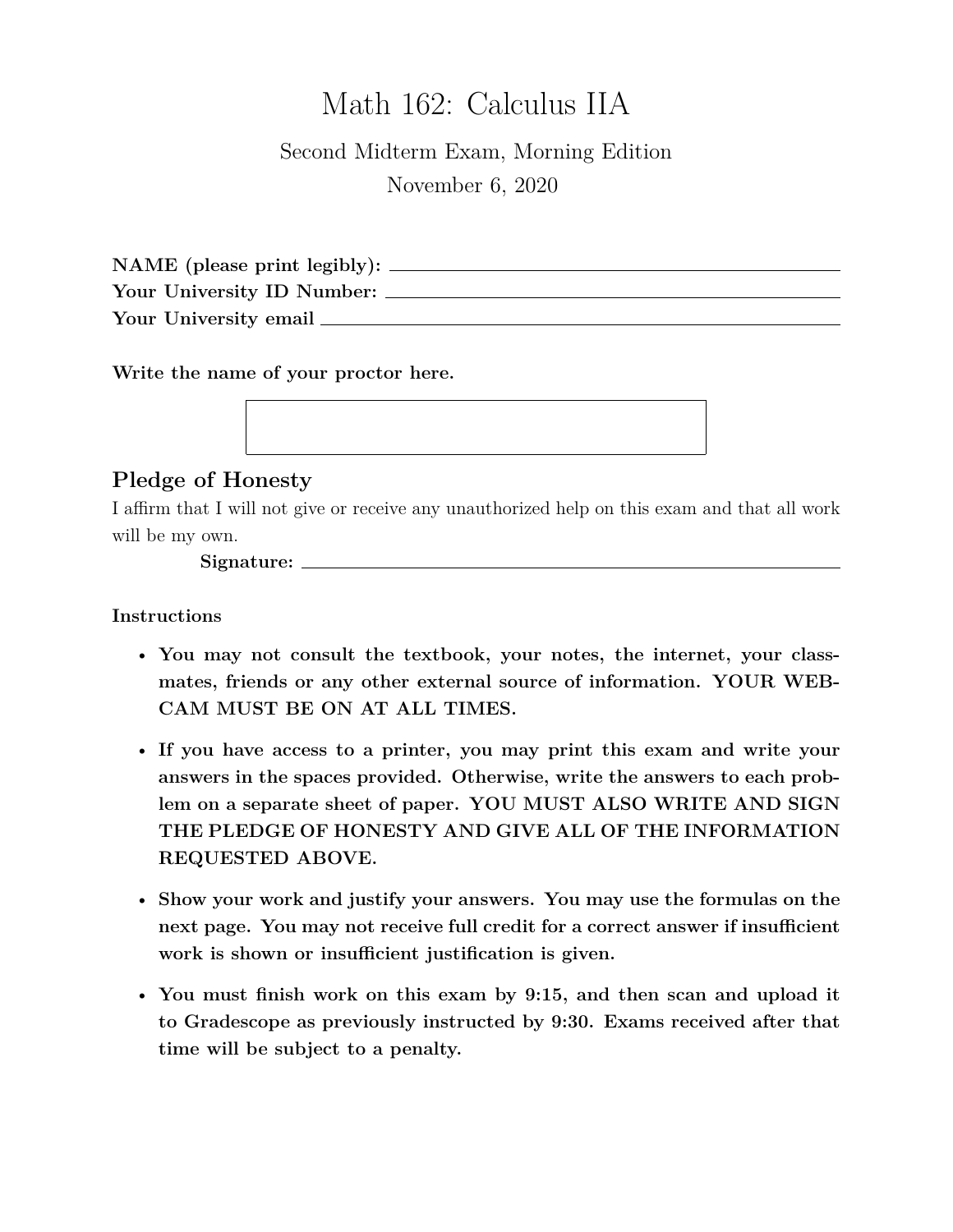Trig formulas:

- $\cos^2(x) + \sin^2(x) = 1$
- $sec^2(x) tan^2(x) = 1$
- $\sin(2x) = 2\sin(x)\cos(x)$

• 
$$
\cos^2(x) = \frac{1 + \cos(2x)}{2}
$$
  
\n•  $\sin^2(x) = \frac{1 - \cos(2x)}{2}$ 

Polar coordinate formulas:

• Area:

$$
\frac{1}{2}\int r^2 d\theta
$$

• Arc length:

$$
\int \sqrt{r^2+\left(\frac{dr}{d\theta}\right)^2}d\theta
$$

Parametric equation formulas:

- Newton's notation:  $\dot{x} = dx/dt$   $\dot{y} = dy/dt$
- Slope of tangent line:  $dy/dx = \dot{y}/\dot{x}$ .
- Second derivative

$$
\frac{d^2y}{dx^2} = \frac{d(\dot{y}/\dot{x})/dt}{\dot{x}}.
$$

Curve is concave up/down when this is positive/negative.

• Arc length:

$$
\int \sqrt{\dot{x}^2 + \dot{y}^2} dt
$$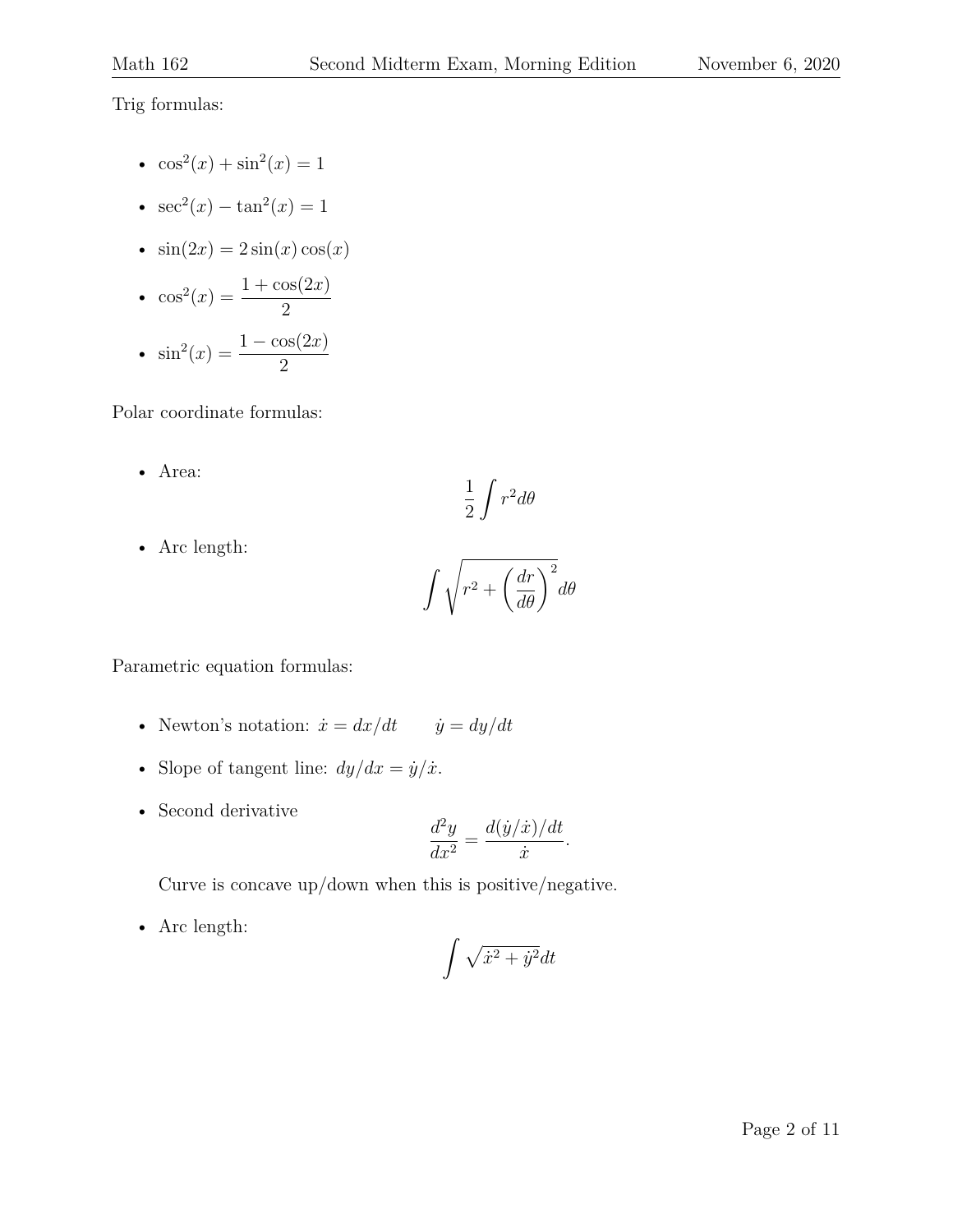### **1. (25 points)**

Compute the area inside the polar curve  $r = 2 \cos(2\theta)$ , a four leafed rose, and outside  $r = 1$ , a circle.

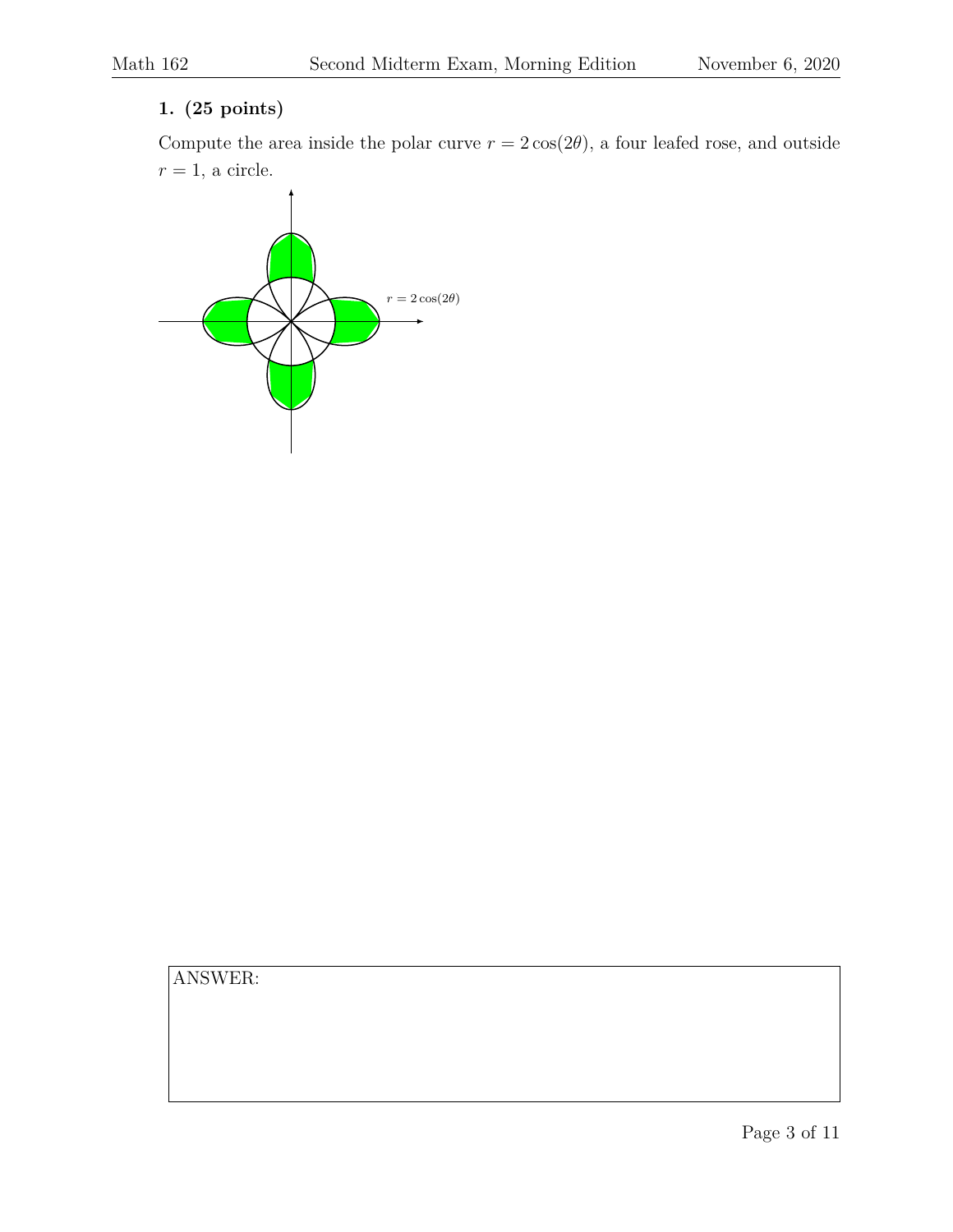#### **2. (25 points)**

Let  $C$  be the upper half of the circle centered at the origin with radius 3. The arc on C between  $(0, 3)$  and  $($ √  $(5, 2)$  is rotated about the x-axis to produce a surface S.



Figure 1:

(a) (15 points) Use

$$
ds = \sqrt{1 + \left(\frac{dy}{dx}\right)^2} dx
$$

to find the surface area.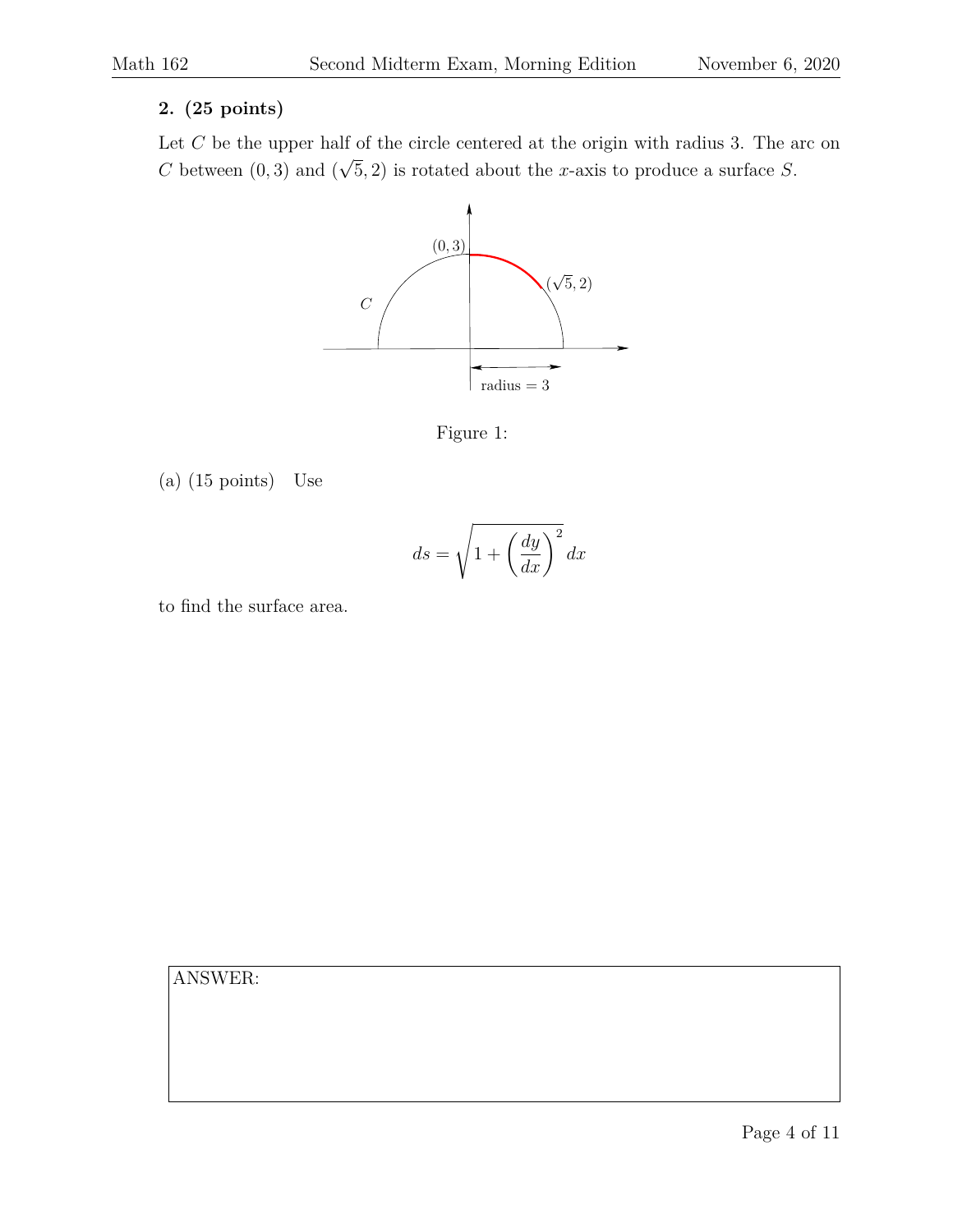(b) (10 points) Consider the same surface as in part (a). This time, use

$$
ds=\sqrt{1+\left(\frac{dx}{dy}\right)^2}\,dy
$$

to find the surface area.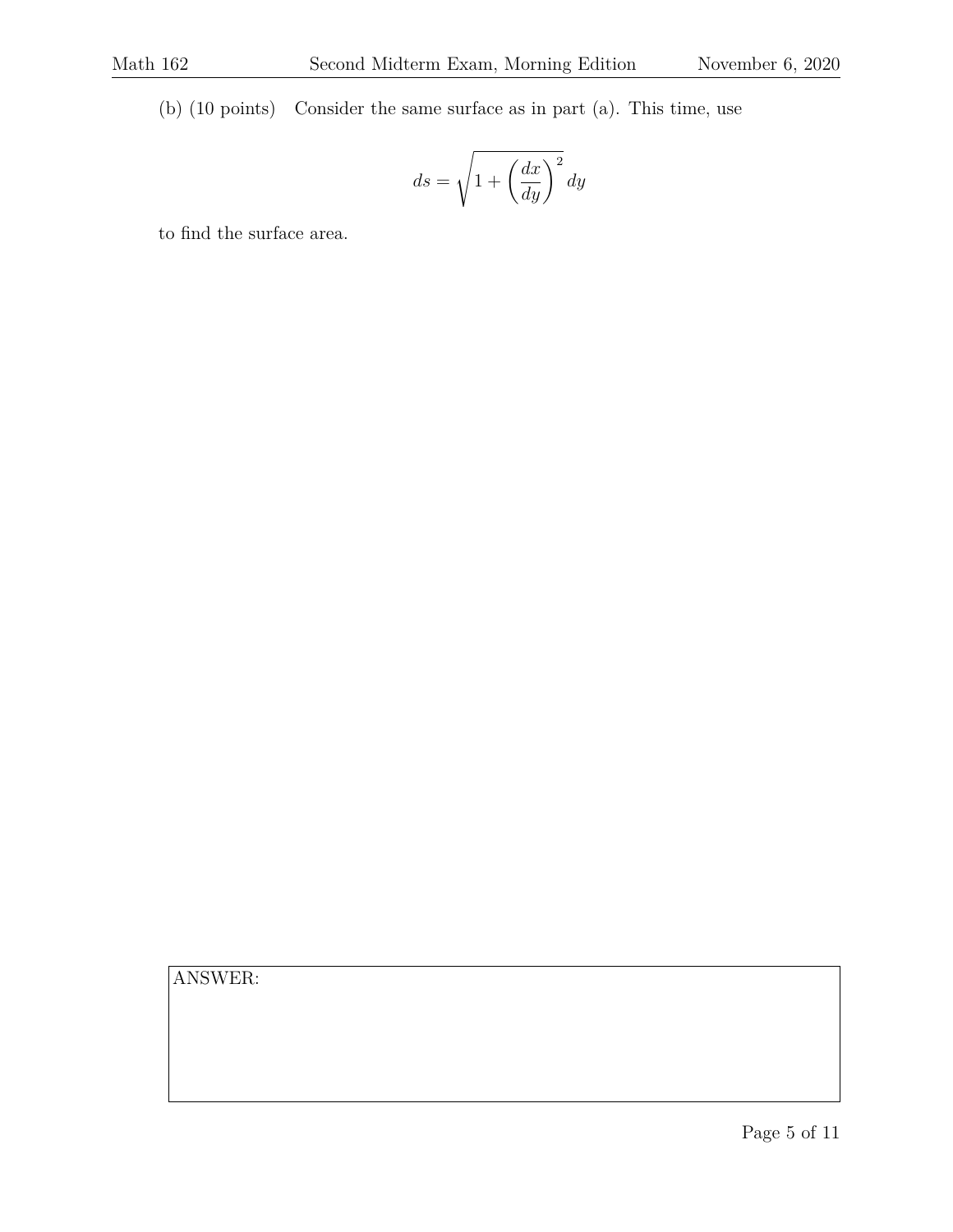**3. (25 points)** Consider the parametric curve



(a) (9 points) At what points is the tangent horizontal or vertical?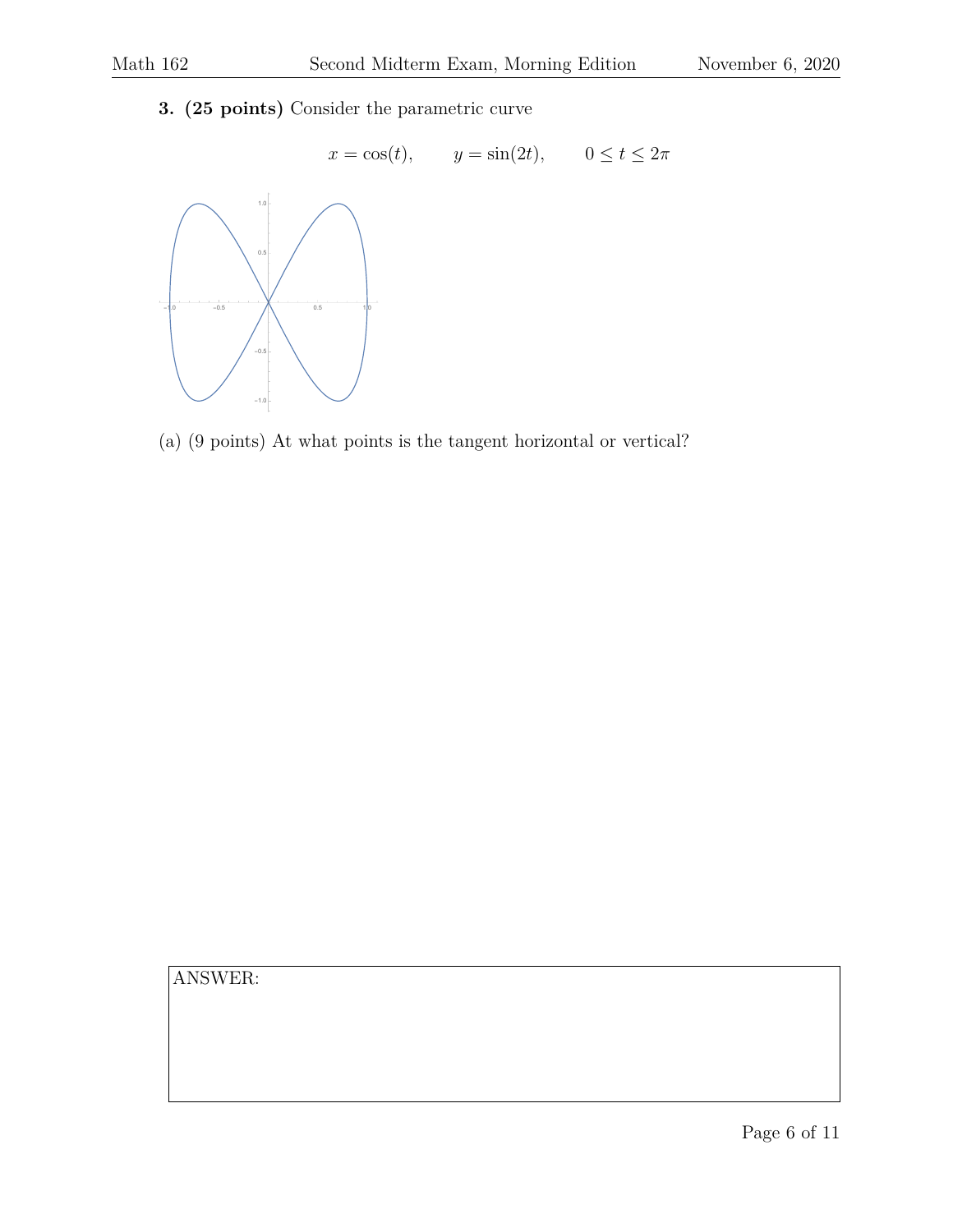(b) (8 points) The curve passes through the origin twice. What are the slopes of the two tangent lines to the curve at the origin?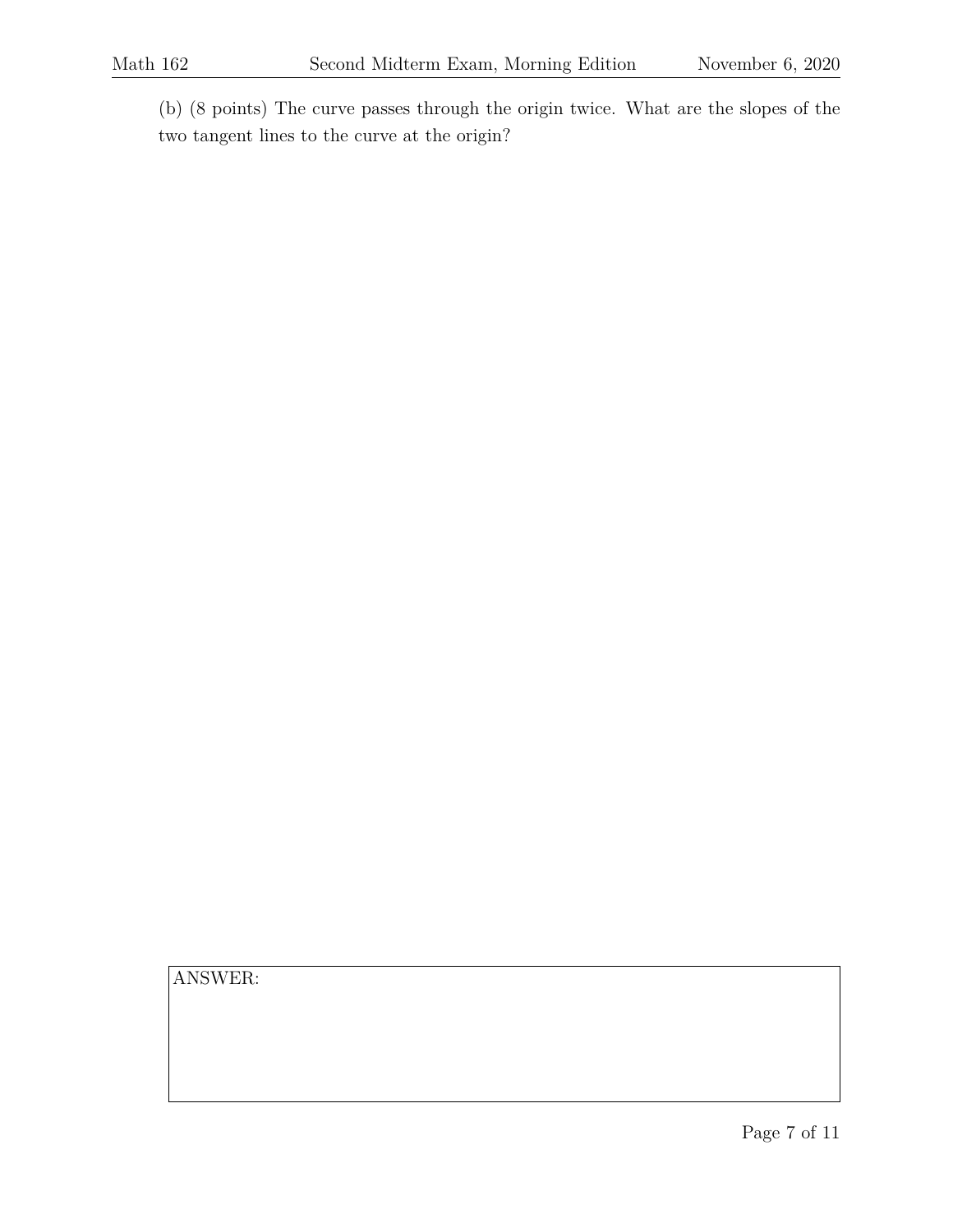(c) (8 points) Find the equation of the form  $y = mx + b$  for the tangent at  $t = \frac{\pi}{6}$  $\frac{\pi}{6}$ .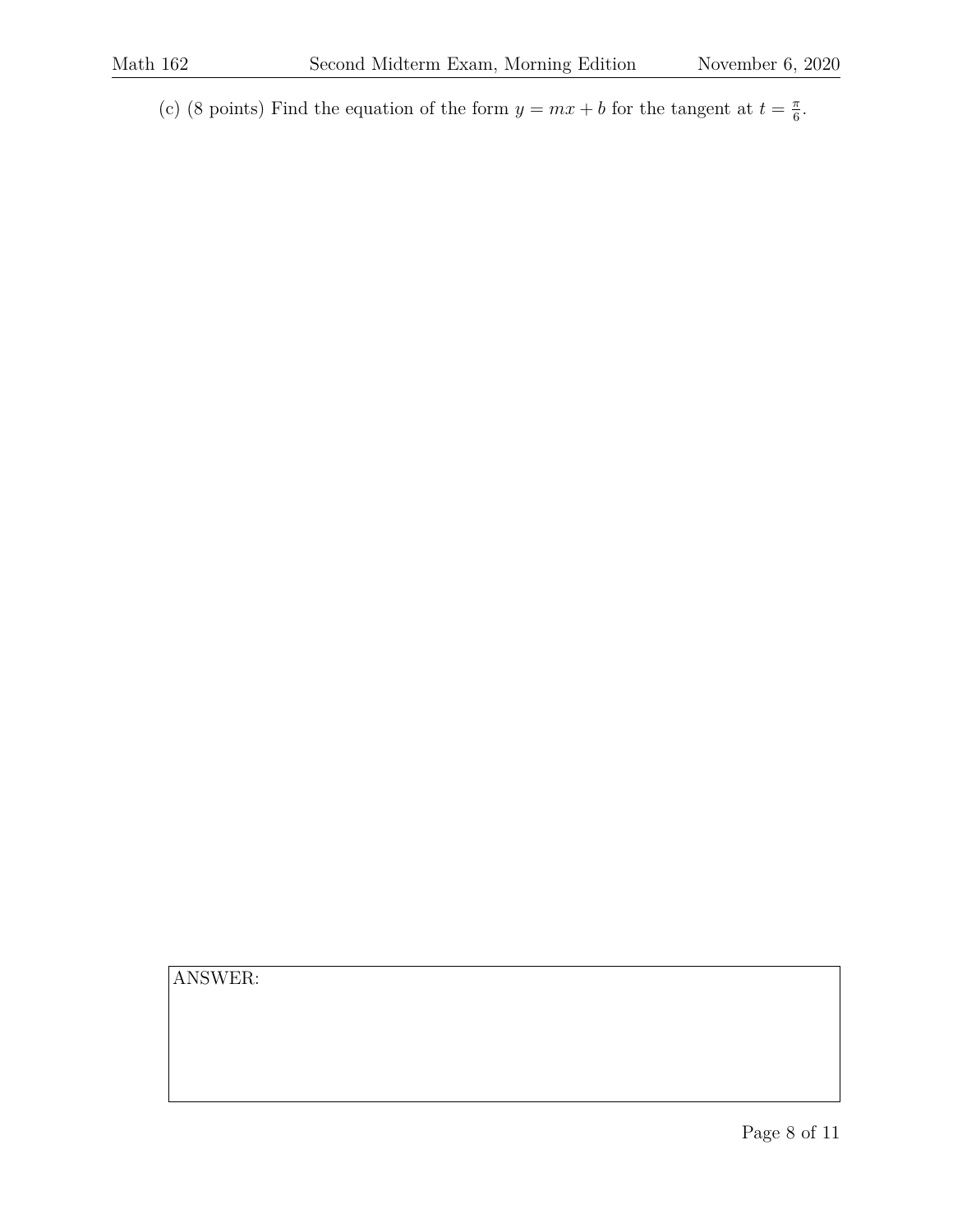### **4. (25 points)**

Consider the logarithmic spiral  $r = e^{\theta}$ ,  $\theta \in [0, \infty)$ , which can be defined parametrically by  $x = e^t \cos t$  and  $y = e^t \sin t$  with  $t = \theta$ .

(a) (13 points) Calculate the arc-length of the logarithmic spiral for  $0 \le \theta \le b$ .